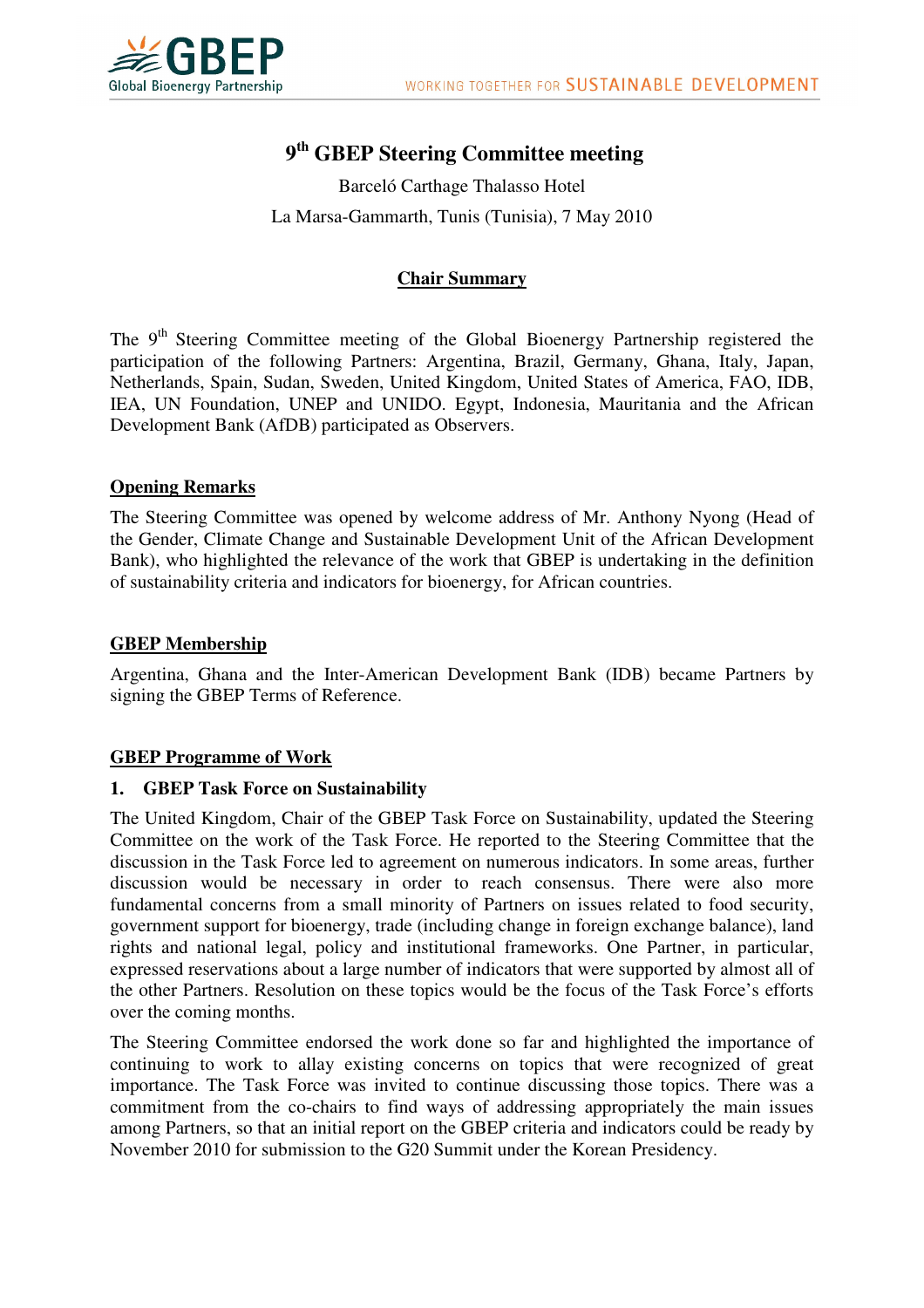## **2. GBEP Technical Working Group – Discussion on the new GBEP Task Force**

Italy, co-Chair of the Technical Working Group, updated the Steering Committee on the discussion related to the new GBEP Task Force. The  $6<sup>th</sup>$  and  $7<sup>th</sup>$  meeting of the Technical Working Group (TWG) worked on a draft scope and programme of work for the new GBEP Task Force focusing upon three main strategic areas: 1. Facilitate financing of sustainable bioenergy; 2. Capacity building for bioenergy policy-making; 3. Technology cooperation.

In the TWG a consensus emerged on sharing of information on capacity building services related to analytical tools as well as on RD&D in bioenergy seeking opportunities for cooperation. However, agreement was not reached on the following activities:

- utilization within the new Task Force of the outputs of the current Task Forces on Sustainability and on GHG Methodologies for capacity building purposes;

- developing guidance and informative tools to facilitate access to financing of sustainable bioenergy projects and programmes;

- working on capacity building and technology cooperation related activities that may have an influence on national policies.

In light of this, clear guidance were asked to the Steering Committee in order to decide if a new Task Force should be endorsed on the basis of the current consensus or if a more robust programme of work was preferred and therefore more work was needed.

The Steering Committee agreed to start working on the two areas where consensus emerged, but invited the TWG to continue to seek agreement on a more robust programme of work for submission at the next Steering Committee meeting.

The Steering Committee also endorsed the decision of the TWG to publish on the GBEP website two reports related to the initial work on technology for sustainable bioenergy:

- report on "Financing options for bioenergy projects and programmes" intended to facilitate access to financing for sustainable bioenergy projects and programmes;

- report on "Analytical tools to asses and unlock sustainable bioenergy potential" intended to contribute building country capacity for assessing sustainable bioenergy potential and devising and implementing a strategy for realization of this potential.

### **3. GBEP Task Force on GHG Methodologies**

The United States of America, co-Chair of the GBEP Task Force on GHG Methodologies, updated the Steering Committee on the work of the Task Force. In order to disseminate the GBEP Common Methodological Framework and collect more tests and comments, the Task Force agreed to make publicly available the questionnaires compiled so far on the GBEP website, and to establish a clearing-house mechanism in order to allow users to compare across submissions, exchange documents and studies as well as to learn from other users' experience. This will also aim to provide an easily accessible reference of examples for developing countries when designing life cycle analyses for bioenergy.

The Italian Institute of Agricultural Economics (INEA) kindly committed to develop the clearing-house, with the support of the GBEP Secretariat.

The Task Force will examine the current version of the GBEP methodological framework in the light of the numerous feedbacks received in the testing phase, with the main goal of improving the clarity of the document. "Version one" of the framework is expected by spring 2011.